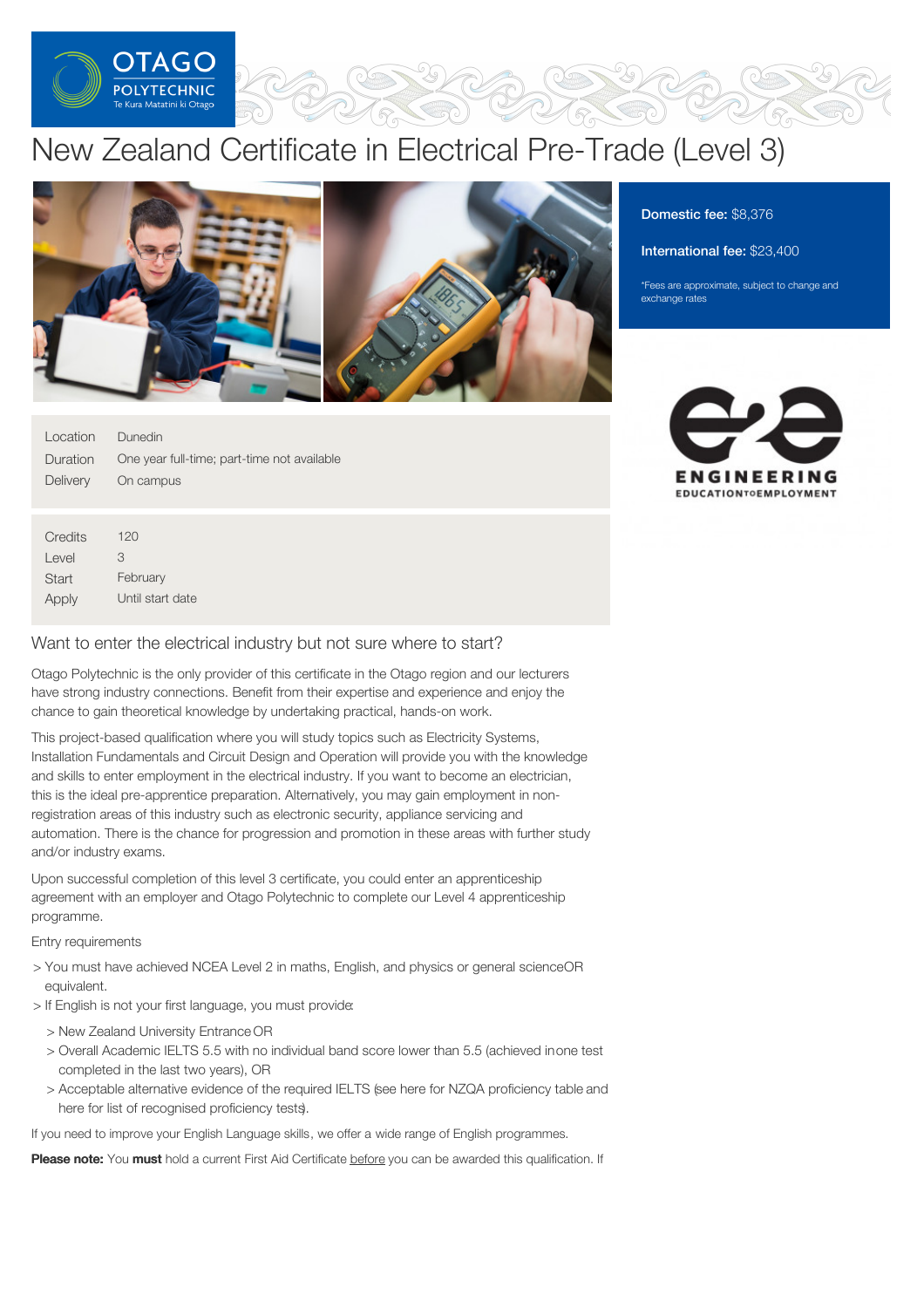you do not attend or do not pass the first aid course as part of this programme, you will need to attend a first aid course at your own expense prior to programme completion.

#### Selection procedure

Applicants are accepted using the entry criteria on a first-come, first-in basis. Should the number of applicants exceed the available places, applicants will be placed on a waiting list in order of the date they applied. All applicants will be interviewed.

#### You will study

This programme provides the electrical industry with people who have introductory knowledge of safe electrical installation, testing, commissioning, and servicing of electrical installations and equipment. It provides pre-entry foundation knowledge of electrical engineering and is suitable for those who wish to enter the industry but do not yet have an electrical apprenticeship agreement.

Upon successful completion of this qualification, you will have an operational and theoretical knowledge of electricity production, distribution, and utilisation, and will be able to carry out a limited range of prescribed electrical work safely and ethically under supervision in accordance with the Electricity Act 1992.

#### Courses

All courses within this qualification are compulsory.

| <b>SMS Code</b> | Course title                                  | Level | Credits |
|-----------------|-----------------------------------------------|-------|---------|
| Semester one    |                                               |       |         |
| ET3050          | Electrical Work Practices                     | 3     | 15      |
| ET3020          | D.C. Fundamentals                             | 3     | 15      |
| ET3070          | <b>Electricity Systems</b>                    | 3     | 15      |
| ET3060          | <b>Electricity Supply and</b><br>Distribution | 3     | 15      |
|                 |                                               |       |         |
| Semester two    |                                               |       |         |
| ET3080          | Installation Fundamentals                     | 3     | 15      |
| ET3030          | <b>Electrical Applications</b>                | 3     | 15      |
| ET3010          | Circuit Design and Operation                  | 3     | 15      |
| ET3040          | Electrical Machines                           | 3     | 15      |
|                 |                                               |       |         |
|                 | <b>Total credits</b>                          |       | 120     |

#### Your workload

You will be expected to complete up to 30 hours of contact time at the Polytechnic and up to 10 hours of additional self-directed study per week. Usual timetable hours are Monday to Friday, 9.00am - 3.00pm, with Wednesday work experience.

#### Further study options

- > New Zealand Certificate in Electrical Engineering Theory and Practice (Trade) (Level 4)
- > New Zealand Diploma in Engineering Electrical Engineering
- > Bachelor of Engineering Technology

## Additional costs

Please note that the following items may be covered by course related costs:

You are required to provide your own personal stationery, calculator and safety footwear. It would also be an advantage to have a laptop to bring to class or at least a PC available. It is required that you have the following textbook:

> Electrical Wiring Practice and Electrical Principles for the Electrical Trades

This can be purchased at the University Bookshop for approximately \$300.00

You will be required to purchase an electrical tool set for approximately \$300.00 during the first term of the programme.

## Student loans and allowances

Student loans and allowances are for domestic students only. For information about student loans and allowances please visit the Studylink website. It is important to apply for your student loan/allowance at the same time as you apply for this programme, due to the length of time Studylink take to process.